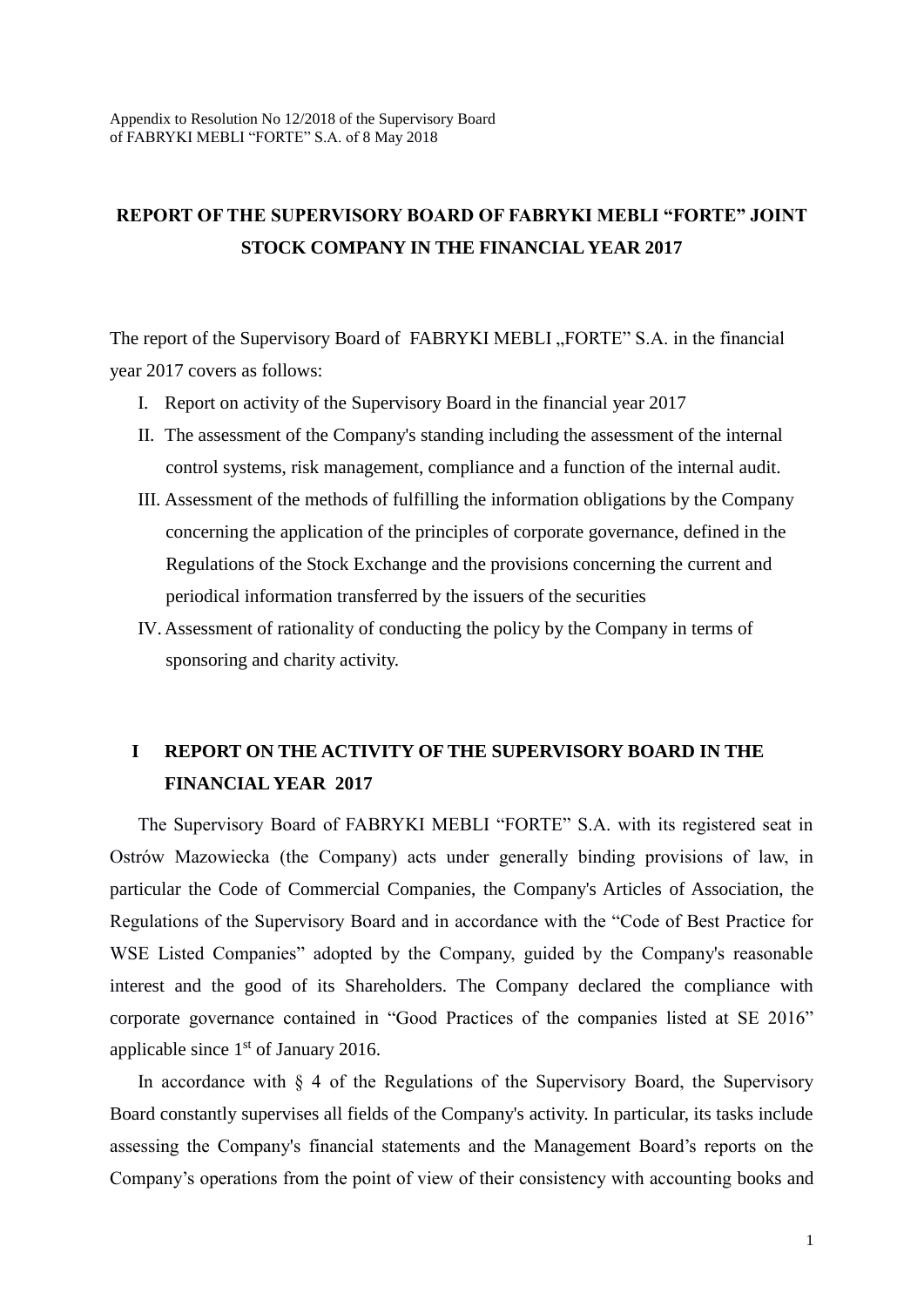documents as well as the actual state, as well as the Management Board's motions as to profit distribution or loss coverage, as well as submitting to the General Meeting the annual written report on the results of this assessment.

Members of the Supervisory Board, in particular the Chairman, were in constant contact with the Company's Management Board, carrying out consultations regarding individual fields of its activity.

In the financial year 2017, the composition of the Supervisory Board was as follows:

| - Zbigniew Mieczysław Sebastian | - Chairman of the Supervisory Board,      |
|---------------------------------|-------------------------------------------|
| - Bernard Woźniak               | - Vice Chairman of the Supervisory Board, |
| - Tomasz Domagalski             | - Member of the Supervisory Board         |
| - Stanisław Krauz               | - Member of the Supervisory Board,        |
| - Jerzy Smardzewski             | - Member of the Supervisory Board         |

The changes in the composition of the company's supervisory board over 2017 were as follows:

- on April 12, 2017, Mr. Stefan Golonka resigned from the position of a Member of the Supervisory Board, effective as at the date of the Ordinary General Meeting of FABRYKI MEBLI "FORTE" S.A. approving the financial report and the Management Board report on the operations of the Company for the financial year 2016, i.e. on 17 May 2017,

- on May 17, 2017 Mr. Bernard Woźniak was appointed to the Supervisory Board

The criteria of independence, defined pursuant to the principle II.Z.4 "Good Practices of the Companies listed at SE 2016", are fulfilled by the following members of the Supervisory Board: Bernard Woźniak, Tomasz Domagalski and Jerzy Smardzewski.

In the reporting period, i.e. from 1 January to 31 December 2017, the Supervisory Board conducted ten meetings, including seven by means of a written mode, during which it passed 40 resolutions concerning, among others:

- 1. Approval of the "Company Plan for the year 2017" and "Plan of the Company's Capital Group for the year 2017"
- 2. Agreement to conclude a joint venture agreement with Indian Furniture Products Limited
- 3. Approval of the annex to the loan agreement concluded with FURNIREX Sp. z o.o.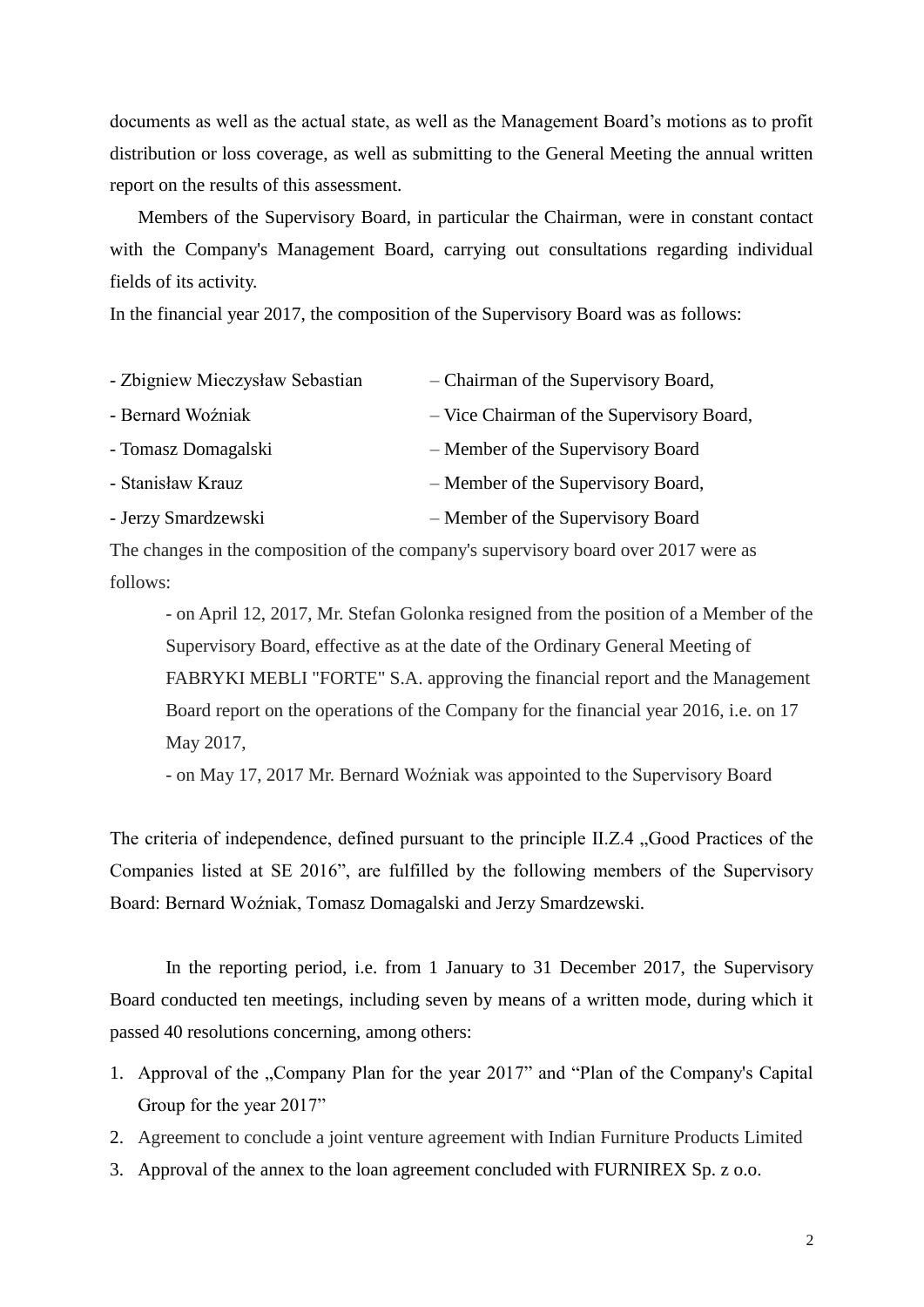- 4. Payment of advances for bonuses for Management Board members and granting a bonus to the Chairman of the Management Board
- 5. Acceptance of the report on the activities of Internal Audit in FABRYKI MEBLI "FORTE" S.A. for 2016
- 6. approval of the Internal Audit Plan in FABRYKI MEBLI "FORTE" S.A. for 2017,
- 7. changes to the Internal Audit Card FABRYKI MEBLI "FORTE" S.A.,
- 8. evaluation of the Company's financial statements and the Management Board's report on the Company's operations in the financial year 2016,
- 9. evaluation of the consolidated financial statements and the report of the Management Board on the operations of FABRYK MEBLI "FORTE" Capital Group S.A. in the financial year 2016,
- 10. evaluation of the Management Board's motion regarding distribution of the Company's net profit for the financial year 2016 and payment of the dividend,
- 11. adoption of the report on the activities of the Company's Supervisory Board in 2016,
- 12. assessment of matters being the subject of the debates of the Ordinary General Meeting of the Company,
- 13. meeting the conditions for granting series F warrants to Eligible Persons in the third year of the Incentive Scheme II,
- 14. determination of authorized persons and number of F-series warrants attributable to entitled persons and submitting bids for series F warrants,
- 15. agree to grant and approve the "FORTE" S.A. FURNITURE FACTORIES already completed payment surety TANNE Sp. z o. o.,
- 16. agreeing to change of security for DYSTRI-FORTE Sp. z o. o.,
- 17. the approval of the loan agreement concluded with Möbelvertrieb FORTE GmbH,
- 18. consent to the conclusion of a loan agreement concluded with Terceira Sp. z o. o.
- 19. approving the loan agreement concluded with Terceira Sp. z o. o.,
- 20. approving the establishment of ANTWERP FP Sp. z o. o.,
- 21. agreement to grant a loan for FORTE FURNITURE PRODUCTS INDIA PVT. LTD,
- 22. appointment of the Audit Committee, members of the Audit Committee and the Chairman of the Audit Committee,
- 23. acceptance of the Regulations of the Audit Committee,
- 24. establishing the uniform text of the Company Statute,
- 25. election of the Vice Chairman of the Supervisory Board,
- 26. approve the Internal Audit Plan for 2017,
- 27. consent to the purchase of real estate,
- 28. agreeing to make donations to the AMF FOUNDATION NASZA DROGA.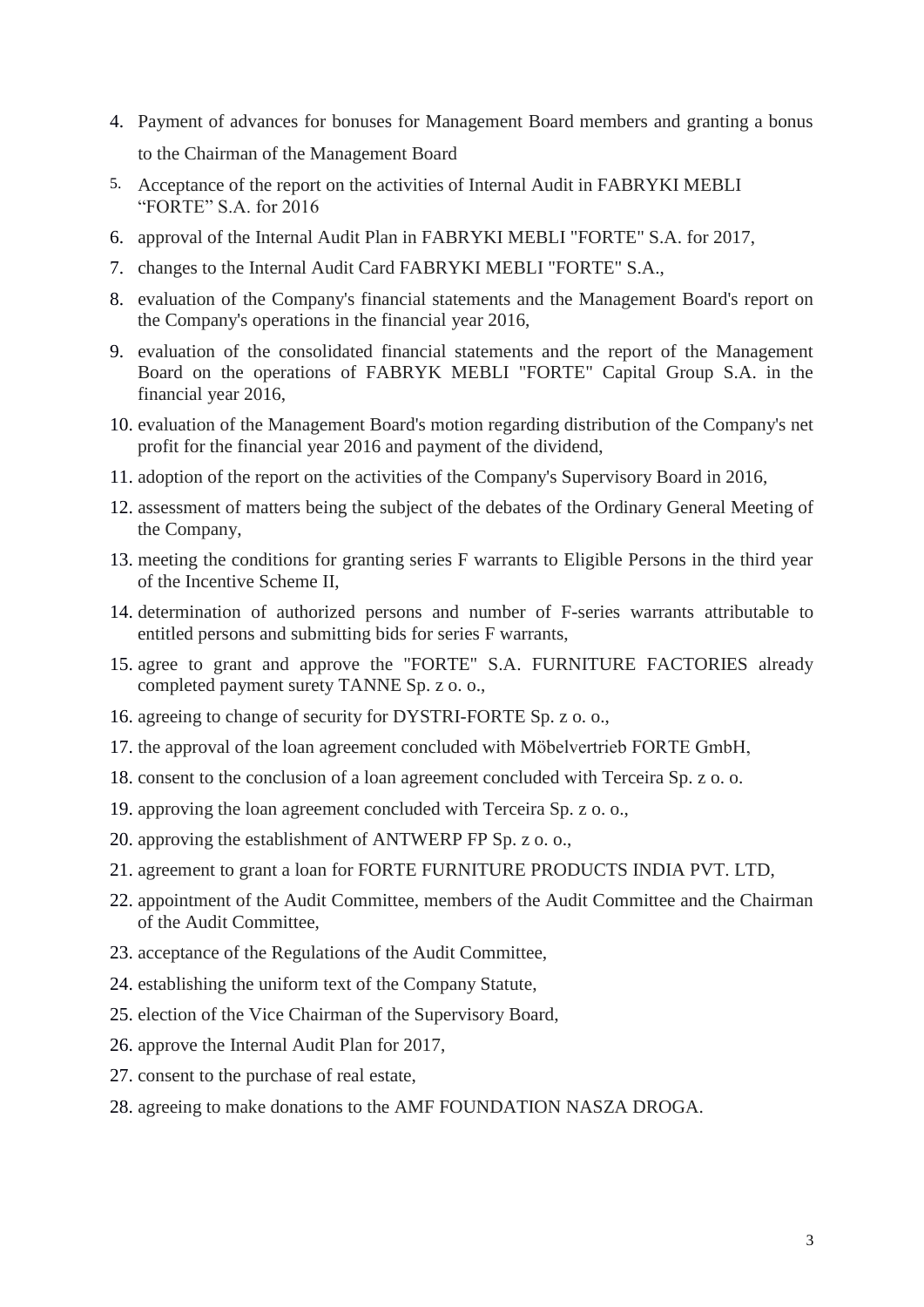The activities of the Supervisory Board in the year 2017 concentrated around matters of material importance for the operations of the Company. The Supervisory Board carefully observed all aspects of the Company's activity and the activities of the Management Board. Supervisory Board put emphasis on the undertaken investment activities being a continuation of the implementation of the Company's Capacity Development Plan.The scope of activities subject to control, consultations and opinions of the Supervisory Board included significant fields of activity, such as assessing financial statements and the Management Board's reports on the Company's operations, and approving and consenting to the Management Board's performance of certain activities reserved for the competence of the Supervisory Board. The Supervisory Board analyzed the Company's financial results, the course of the investment process and matters regarding key projects implemented by the Company's Management Board in the year 2017 on a regular basis.

Opinions expressed by the Supervisory Board were favorably received by the Company's General Meeting, which adopted decisions in accordance with the Supervisory Board's recommendations.

Pursuant to the Act of 11 May 2017 on statutory auditors, audit firms and public supervision implementing Directive 2006/43 / EC of the European Parliament and of the Council of May 17, 2006 on statutory audits of annual financial statements and consolidated financial statements, amending Council Directives 78/660 / EEC and 83/349 / EEC (ie Journal of Laws of 2017, No. 1089 dated 6 June 2017) The Supervisory Board of the Company appointed the Audit Committee from among its members. The Audit Committee was appointed:

- Zbigniew Sebastian,
- Jerzy Smardzewski,
- Bernard Woźniak.

The function of the Chairman of the Audit Committee was entrusted to Mr. Bernard Woźniak. The Supervisory Board adopted the Audit Committee Regulations defining the framework of the Committee's activities. The main tasks of the Audit Committee, in accordance with the regulations included in the Act on auditors and adopted Audit Committee Regulations, are monitoring, advising and supporting the Supervisory Board in the performance of its statutory control and supervisory functions, in particular in the scope of:

a) monitoring the financial reporting process of the Company and Capital Group FABRYK MEBLI "FORTE" S.A. (hereinafter: FORTE Capital Group),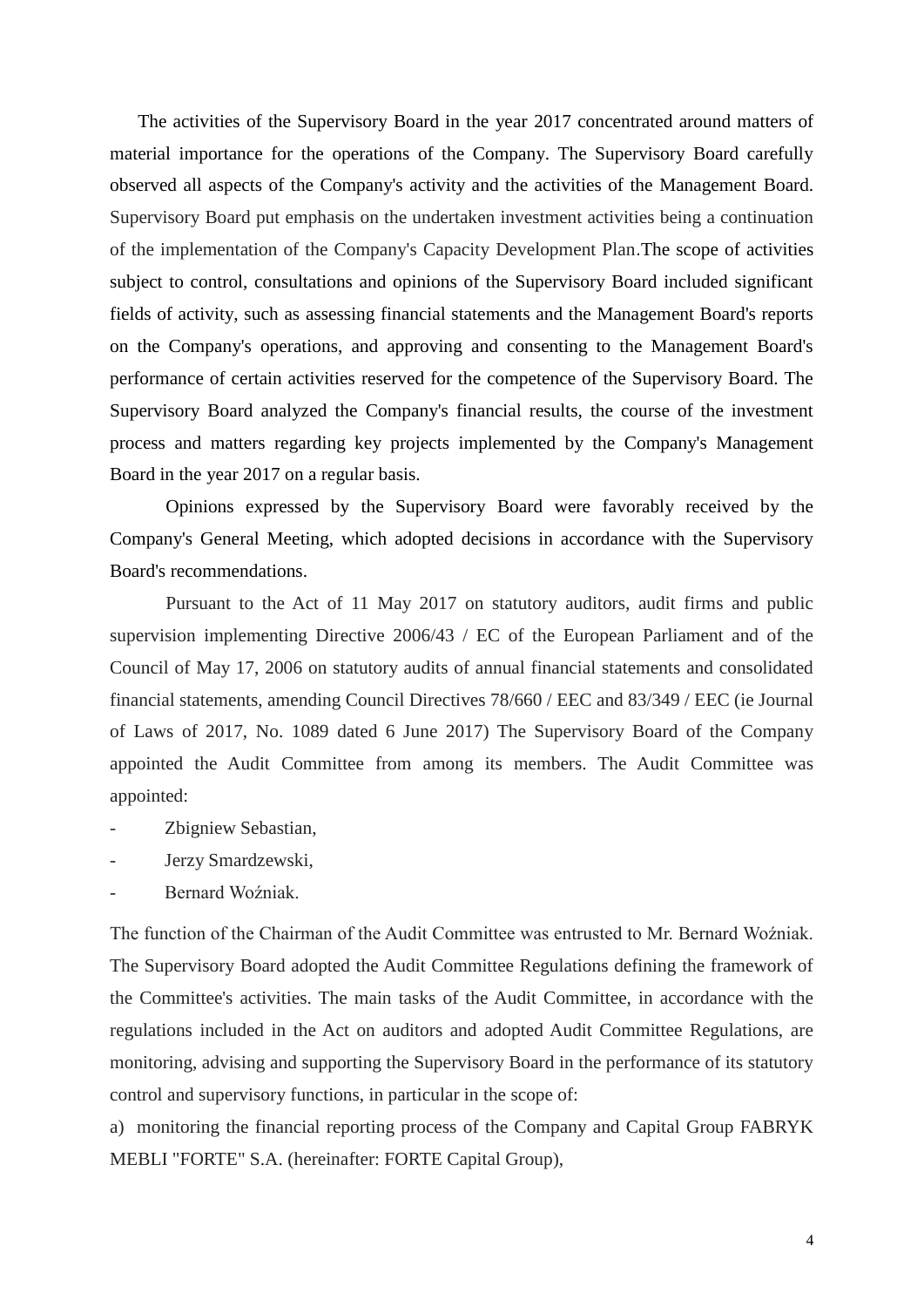b) monitoring the effectiveness of internal control systems and risk management systems as well as internal audit, including internal reporting,

c) monitoring the performance of financial audits, in particular the auditing company's audit,

d) controlling and monitoring the independence of the statutory auditor and the audit firm,

e) assessing the independence of the auditor and consenting to the Company's provision of permitted non-audit services,

f) development of a policy for the selection of an audit firm to carry out the audit,

g) elaboration of the policy of providing audit services by entities related to this company and by a member of the auditing company's network of permitted non-audit services,

h) developing a procedure for selecting an audit firm,

i) make recommendations regarding the selection of the entity conducting the audit of the financial statements as well as its amendments, evaluation of its work, in particular in terms of its independence,

j) submitting recommendations aimed at ensuring the reliability of the financial reporting process in the Company and / or the Capital Group FORTE.

In the period of its activity in 2017, the Audit Committee adopted resolutions regarding the adoption of:

a) Regulations of the Audit Committee,

b) The policy of selecting an audit firm authorized to audit statutory financial statements,

c) Procedures for selecting an audit firm authorized to audit statutory financial statements,

d) The policy of providing by the auditing company conducting the audit, by entities related to this auditing company and by a member of the auditing company network, allowed nonaudit services to FORTE and the FORTE Capital Group.

 Both the Supervisory Board, as appointed in the Audit Committee, conscientiously fulfilled the tasks of a specialized body exercising control over the management of the Company. The Supervisory Board consists of people with extensive experience and professionalism, who have the potential to fully and thoroughly analyze the information received from the Company. Also, the participation of independent Members of the Supervisory Board in the work is a guarantee of applying objective criteria for the assessment of issues submitted for analysis by the Council.

The Supervisory Board as a group of experts also performed advisory functions towards the Management Board, contributing its knowledge and experience and offering support in the decisions made.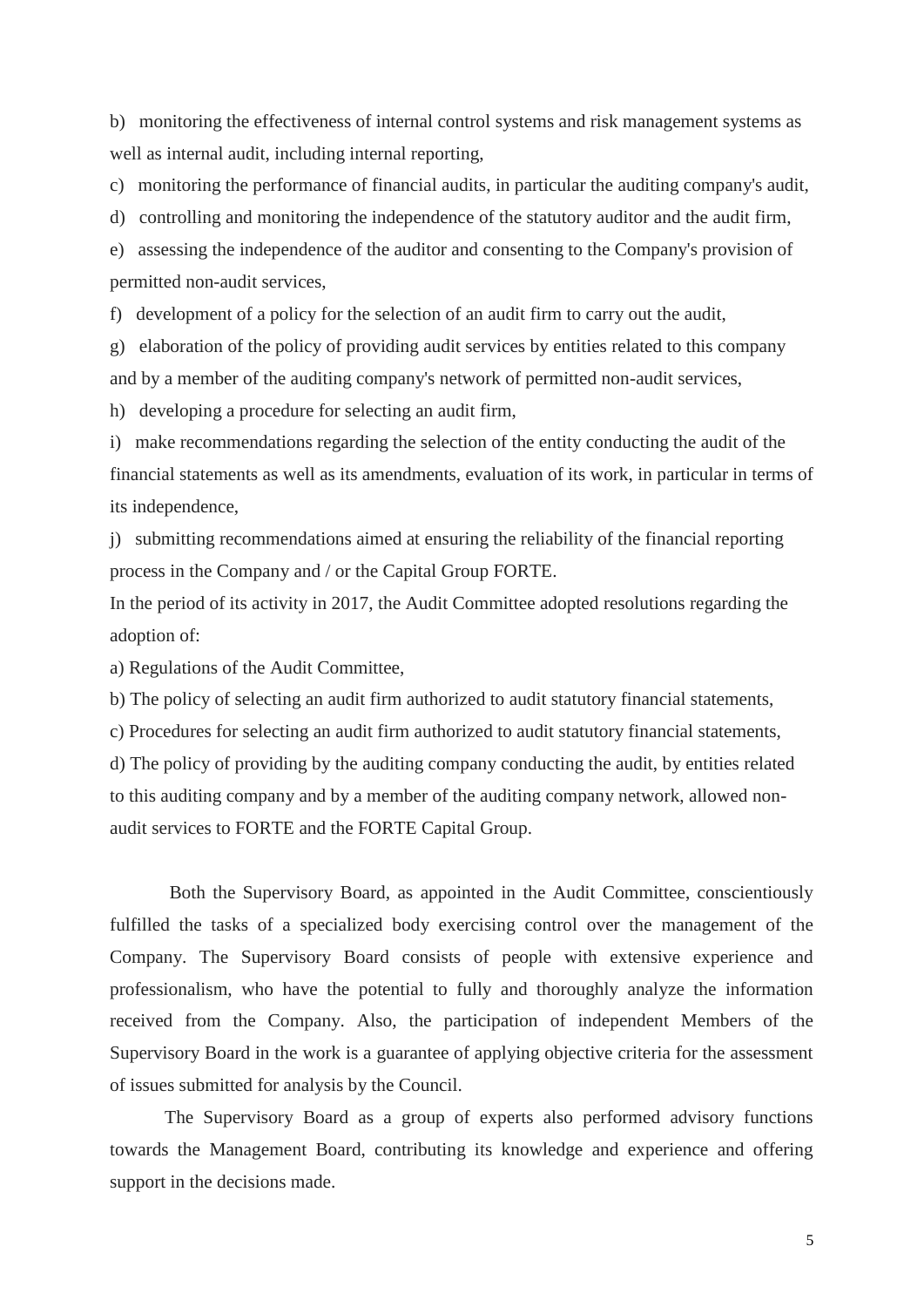The Supervisory Board has been diligent and effective in supervising the activities of the Management Board and, therefore, positively evaluates its operations in the financial year 2017.

# **II ASSESSMENT OF THE COMPANY'S STANDING INCLUDING THE ASSESSMENT OF INTERNAL CONTROL SYSTEMS, RISK MANAGEMENT, COMPLIANCE AND INTERNAL AUDIT.**

The Company's Management Board is responsible for conducting the accountancy of the Company keeping the accounts in accordance with the International Financial Reporting Standards (IFRS) approved by the International Accounting Standards Board and for the internal control system and its effectiveness in the process of preparing financial statements. Substantive supervision over the process of preparing financial statements and periodic reports of the Company is performed by the Member of the Management Board responsible for financial matters. The Management Board in the process of day-to-day management and management of the Company, as well as in the phase of preparation of periodic reports, performs periodic verification of risk factors relevant to the Company on an ongoing basis throughout the financial year. In order to ensure the reliability and correctness of the process of preparation and preparation of financial statements, a number of control mechanisms have been designed and implemented, which are an integral part of the reporting system. These mechanisms consist, in particular, in the continuous use of verification of reporting data with accounting records, analytical data and other documents constituting the basis for the preparation of financial statements as well as applicable legal regulations regarding accounting and preparation of financial statements.

The Company has proper procedures for preparing financial statements to ensure the completeness and correctness of accounting for all business transactions in a given scope.

The monitoring of the completeness of business events is supported by the system for the electronic circulation of V-desk documents. The authorized employees of the Company have access to the electronic circulation of documents within their competence.

The Company has implemented an investment procedure that enables full supervision over each stage of planning and implementation of investments.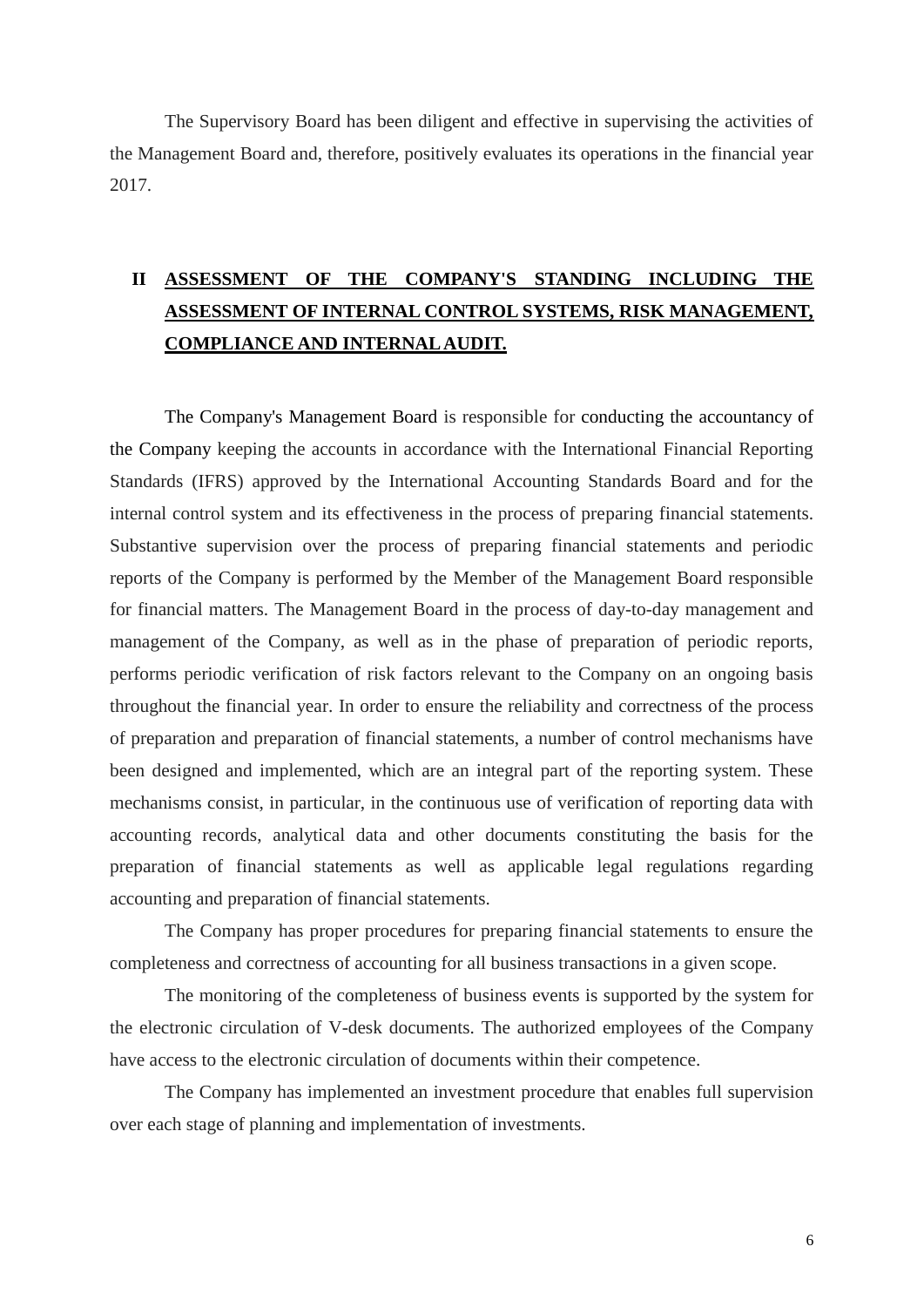The Company manages the risk in relation to the process of preparing financial statements also through the on-going monitoring of changes in external regulations and regulations regarding reporting requirements and preparation for their introduction in advance in time.

Annual and semi-annual financial reports are subject to independent audit and review by the Company's auditor. The results of the audit are presented by the auditor to the management of the Company at the summary meetings.

The internal control procedures and risk management system of the Company operating in the Company, the Supervisory Board assesses as coherent, stable and efficient tools that significantly reduce the risks associated with current operations.

In 2017, an integrated risk management system was implemented at the Company, supporting the management process at the strategic and operational level. The company is aware of the risks associated with its operations and implemented control mechanisms to manage risk and maintain them at an acceptable level, both in production divisions and in other areas of activity. The Supervisory Board positively assesses the Company's internal control system functioning in 2017 and the risk management system important for the Company, stating that their functioning limits the main risks in the Company's operations.

The Company has an Internal Audit Office. The audit system operates in accordance with the International Standards for the Professional Practice of IIA Internal Audit, is based on the principle of independence and may cover all areas of the Company's and the Capital Group's activities. The Internal Audit Department systematically examines and monitors control mechanisms and identifies potential risks in individual processes, as well as detects irregularities and weaknesses in relation to the applicable procedures. The principles of cooperation of the Internal Audit Office with the Supervisory Board of the Company have been developed and implemented. The Supervisory Board approved the Internal Audit Card FABRYKI MEBLI "FORTE" S. A defining the operating principles of the Internal Audit Office and conducting audits in the Company and the Capital Group. Audit activities were conducted on the basis of the "Audit plan for 2017", which was approved by the Management Board and approved by the Supervisory Board of the Company.

The Internal Audit Office cooperates with the Audit Committee, among others, informing about the internal control system, the risk management system and the ongoing operations of the Internal Audit Department.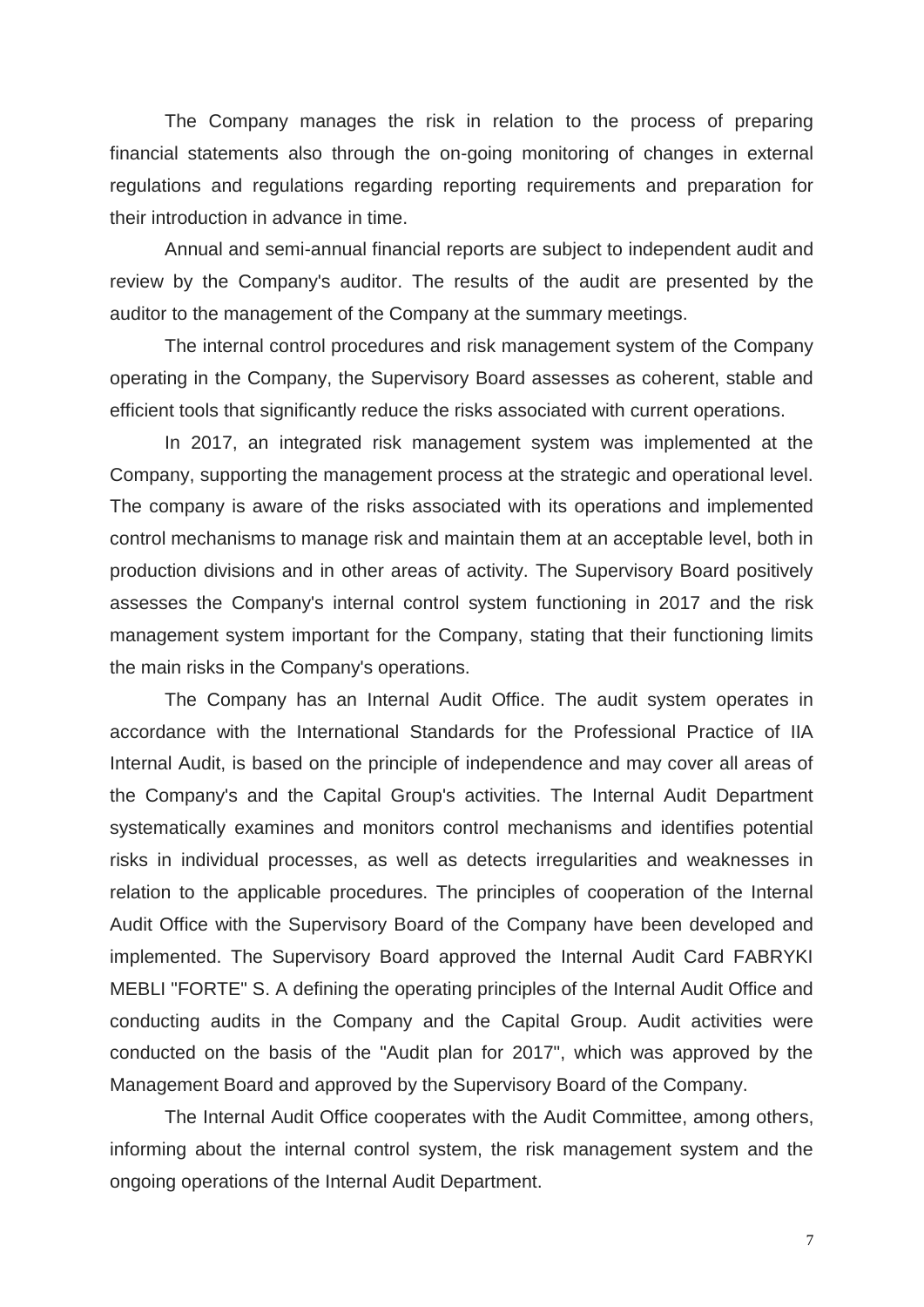The Company has developed and implemented numerous internal regulations and procedures in order to ensure functioning in compliance with applicable law and ethical standards applicable in FORTE. At the same time, the Management Board and the management of the Company communicate to its employees, contractors, suppliers and other entities cooperating with FORTE that it complies with applicable legal regulations and the highest ethical standards.

In the opinion of the Supervisory Board, the Company's situation is stable. The Supervisory Board does not see any real threats to the current operation of the Company, and the financial results for 2017 should be assessed as satisfactory.

# **III. ASSESSMENT OF THE METHOD OF FULFILLING THE INFORMATION OBLIGATIONS BY THE COMPANY CONCERNING THE USAGE OF THE PRINCIPLES OF CORPORATE GOVERNANCE DEFINED IN THE REGULATIONS OF THE STOCK EXCHANGE AND THE PROVISIONS CONCERNING THE CURRENT AND PERIODICAL INFORMATION TRANSFERRED BY THE ISSUERS OF THE SECURITIES.**

The Supervisory Board assessed the realization method of the information obligations by the Company concerning the corporate governance, defined in the regulations of the Warsaw Stock Exchange S.A. in Warsaw and the provisions concerning the current and periodical information transferred by the issuers of the securities.

FABRYKI MEBLI "FORTE" S.A. complies with the principles of corporate governance and realizes the information obligations defined in the provisions concerning the current and periodical information transferred by the issuers of the securities. The Company published in the EBI system the report concerning the scope of application of "Good Practices of the Companies Listed at WSE 2016", from which it clearly results that a vast majority of the detailed principles has been applied by the Company. At the same time, the Company indicated and justified which detailed principles are not applied. In the text of the document ..STATEMENT ON APPLICATION OF THE PRINCIPLES OF CORPORATE GOVERNANCE BY FABRYKI MEBLI FORTE S.A. IN 2016" constituting an integral part of the annual report for 2017 the Management Board of FABRYKI MEBLI "FORTE" S.A. in accordance with the requirements of the principles of the corporate governance indicated in detail and described which recommendations from "Good Practices of the Companies listed at WSE 2016" it does not use.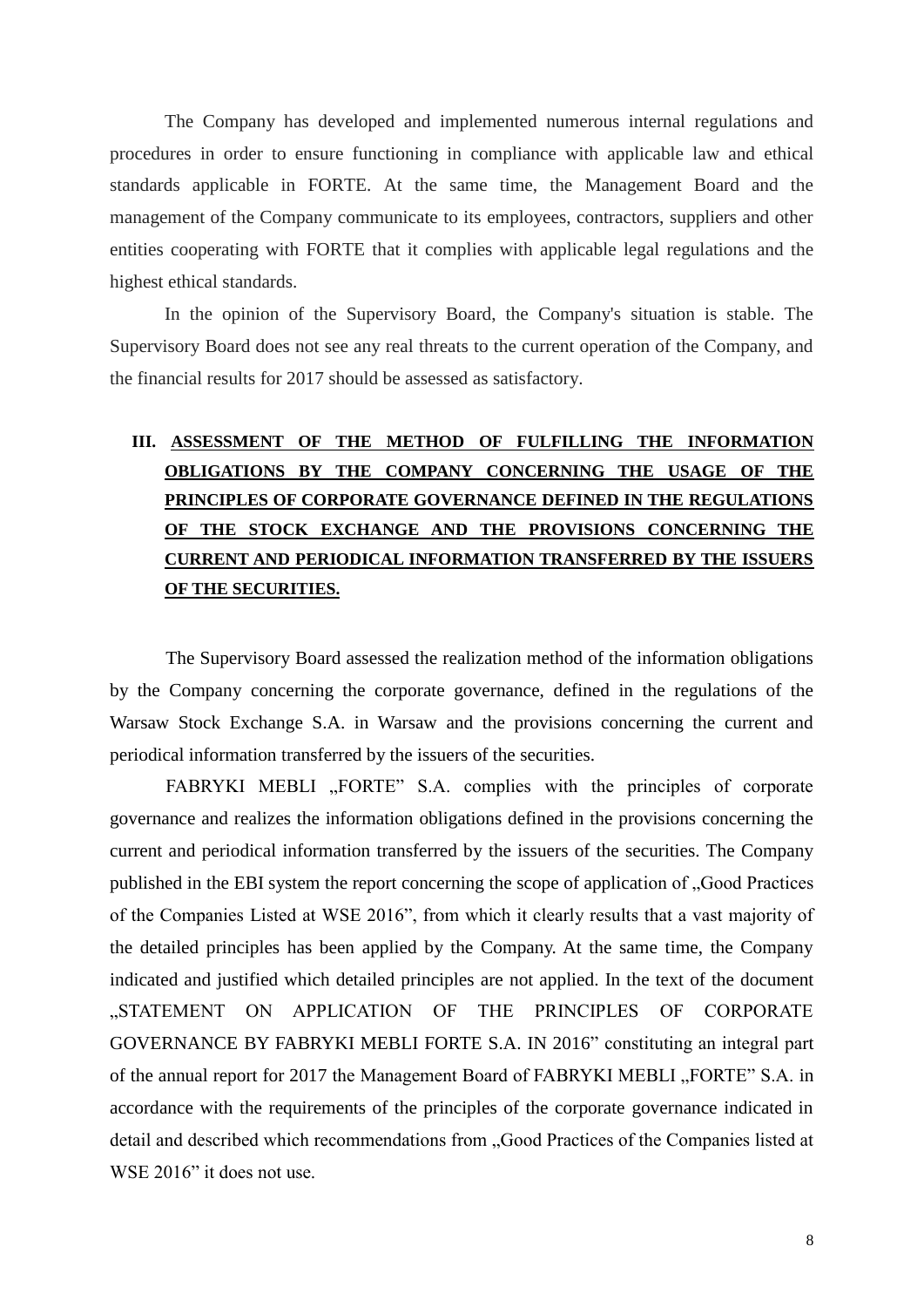The Company published on its website the information and documents defined in the collection . Good Practices of the Companies listed at WSE 2016".

FABRYKI MEBLI "FORTE" S.A. shall transfer with the use of the ESPI and EBI system and publishes at its website all current and periodical reports.

In the opinion of the Supervisory Board of FABRYKI MEBLI "FORTE" S.A. it properly and reliably fulfills the information obligations concerning the application of the principles of the corporate governance, defined in the Regulations of the Warsaw Stock Exchange Warsaw S.A.and the regulations concerning the current and periodical information transferred by the issuers of the securities.

#### **IV. ASSESSMENT OF RATIONALITY OF THE CHARITY AND SPONSORING ACTIVITY CONDUCTED BY THE COMPANY**

The Company's Management Board adopted a Policy of FABRYKI MEBLI "FORTE" S.A. in the scope of charity and sponsorship activity (hereinafter: Charity policy). Under the executed Charity policy, the Company focused its activity of sponsoring and charity nature mainly on supporting the initiatives aiming at levelling the social differences and counteracting the social exclusion of children and the youth which were especially talented, needing help and being in a difficult life situation.

The Company undertook numerous initiatives and actions which supported broadly understood education and comprehensive development of a young generation. The involvement in the development of culture, preservation of cultural output and national heritage and institutions and cultural events, which were located, first of all, in the places of conducting professional activity of the Company. Particularly noteworthy is the fact that the Company supports events such as the Hajnówka Festival Muzyki Cerkiewnej or Suwałki Blues Festival. FORTE has been funding these events for years, understanding their contribution to the development of culture.

FABRYKI MEBLI "FORTE" S.A. works actively to support education by cooperating with universities and high schools educating the future employees of the Company, and also by giving non-financial support to equip the educational units and by supporting research as well as educational and scientific activity connected with the development of the wood and furniture industry.

A permanent element of the charity activity is the long-term cooperation with the AMF